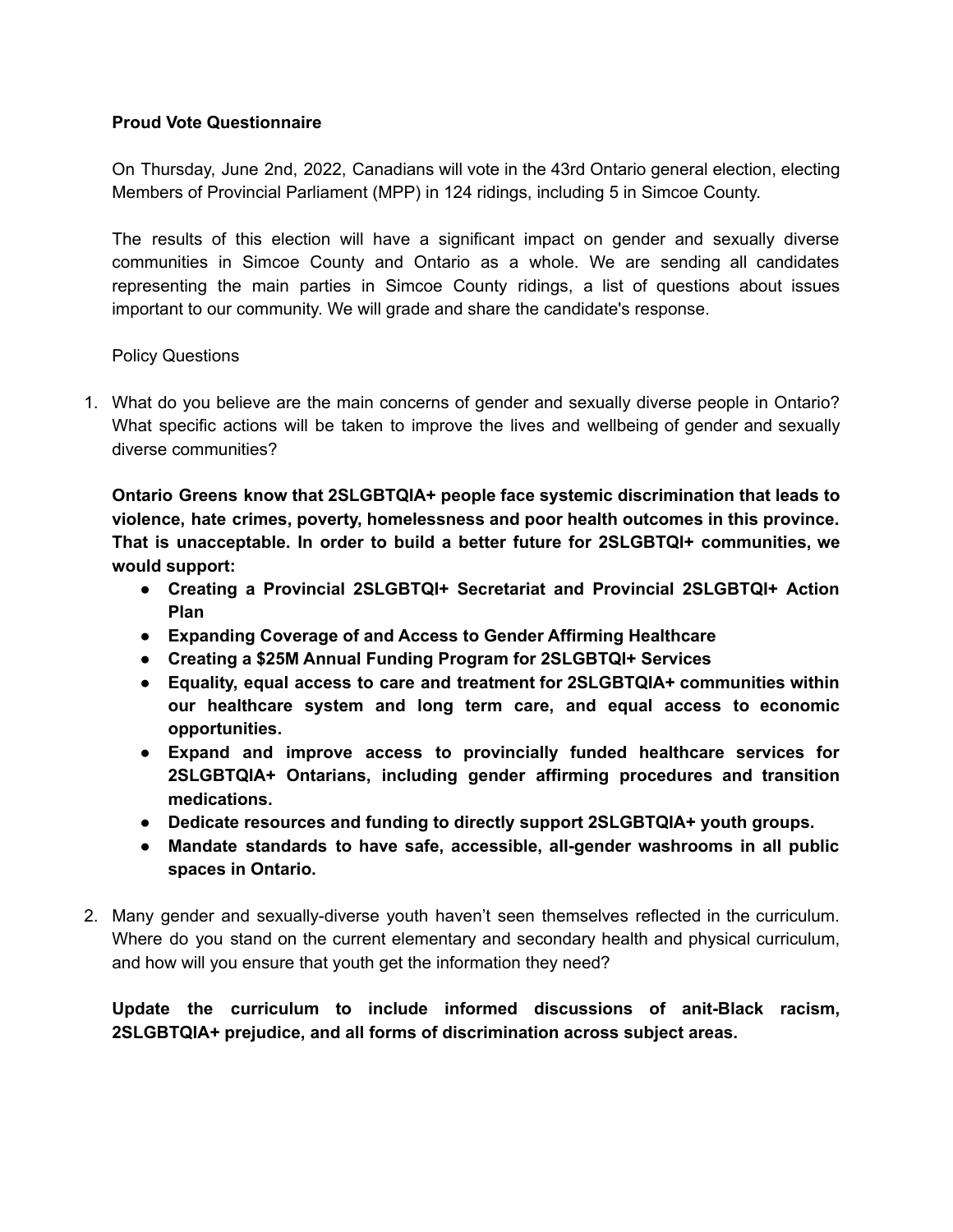3. Trans and gender diverse people lack quality, accessible healthcare in Ontario. In what ways do you think the Government can better support access to medical services and specialists for trans patients in Ontario? In what ways will you bolster access to trans-inclusive healthcare?

**Immediately strike a task force to develop policies and initiatives that address the adverse effects of racism, homophobia, and transphobia on peoples' mental health and the barriers they face to accessing health care.**

**Create a comprehensive strategy to ensure equitable, inclusive and affirming access to care and treatment for 2SLGBTQIA+ communities within our healthcare system and long-term care.**

- 4. The gender and sexually diverse community are disproportionately affected by mental health and addictions due to various social and economic factors. What steps will you take to improve our community's overall mental health and wellness?
	- **● Phase in a Basic Income. Build Affordable housing. Double ODSP. Bring in Universal pharma care, and Universal Dental Care. Expand people's access to nature Tree Coverage, Tails and Parks. . Make Funding available for non-profit organisations that provide additional training and mentorship opportunities for 2SLGBTQIA+ individuals who are considering running for political office.**
	- **● Create a comprehensive strategy to ensure equitable inclusive and affirming access to care and treatment for 2SLGBTQIA+ communities within our healthcare system and long term care.**
	- **● Expand and improve access to provincially funded healthcare services for 2SLGBTQIA+ Ontarians, including gender affirming procedures and transition medications.**
	- **● Dedicate resources and funding to directly support 2SLGBTQIA+ youth groups.**
	- **● Mandate standards to have safe, accessible, all-gender washrooms in all public spaces in Ontario**
	- **● Immediately strike a task force to develop policies and initiatives that address the adverse effects of racism, homophobia, and transphobia on peoples' mental health and the barriers they face to accessing health care.**
	- **● Expand OHIP to include regulated mental health care providers who are presently out of reach. Make them available in all regions of Ontario.**
	- **● Fully integrate mental health and addictions services into expanded Family health Teams and walk-in clinics to improve early intervention. Include mental health and substance use as part of regular check-ups.**
	- **● Make representation from our 2SLGBTQIA+ community at the Mental Health Addictions Centre of Excellence.**
	- **● Work with the Federal Government to decriminalize drugs, and divert funds from the Criminal Justice system into Mental Health care services.**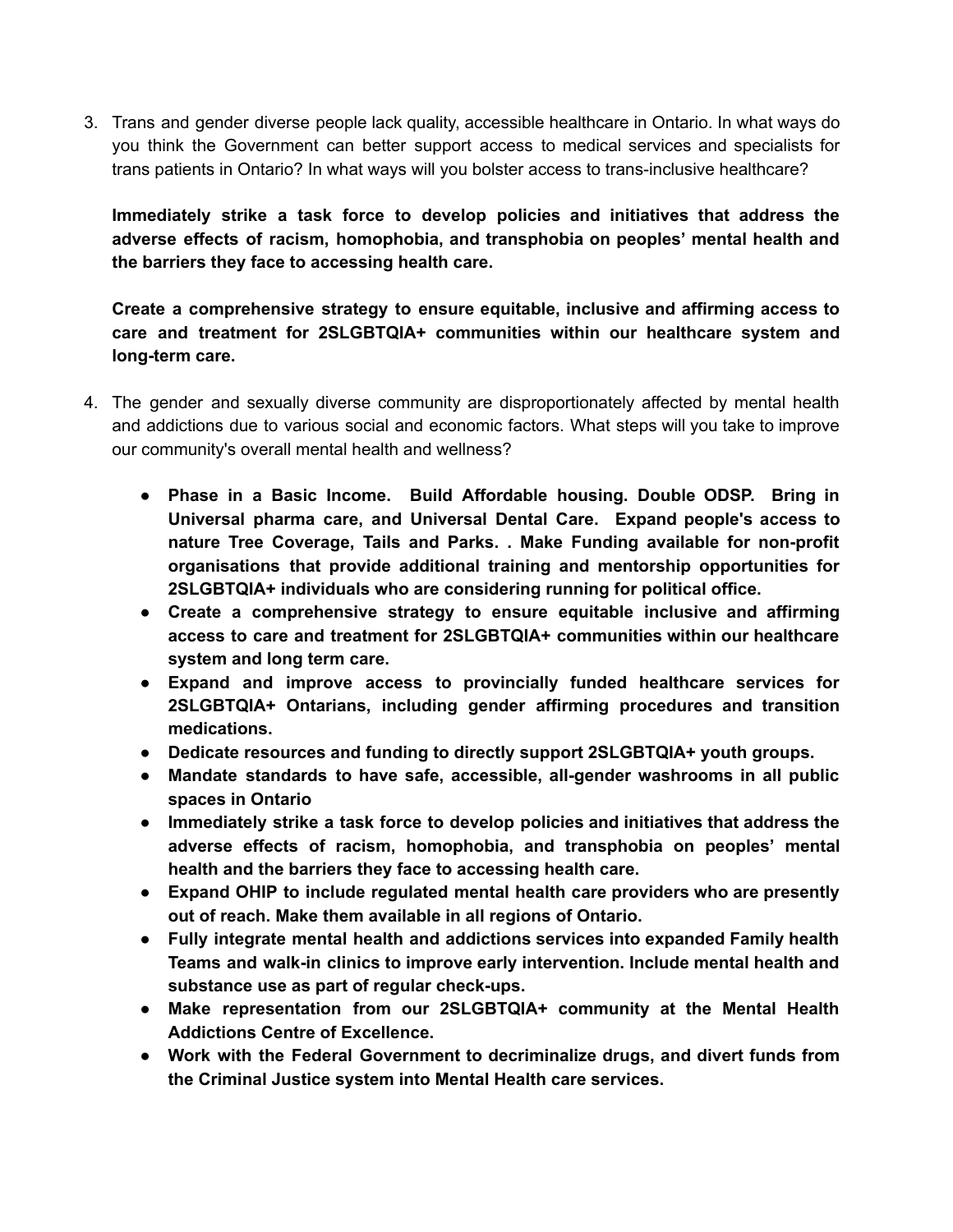- **● Take a Housing First approach and build 60000 permanent supportive housing spaces with wrap-around services.**
- **● Increase the number of consumption and treatment sites throughout the province and expand the availability of harm reduction programs including safe supply.**
- **● Integrate paid peer support workers with lived experience into the planning and organisation of all substance use programming and create a significant role for people with lived experience as part of the Mental Health and Addictions Centre of Excellence.**
- 5. Gender and sexually diverse youth are overrepresented in the homeless youth population. What specific steps would you take to address the gender and sexually diverse youth homelessness crisis in Ontario?
	- **● Restore the goal of ending homelessness in Ontario within ten years.**
	- **● Resume the homelssnes census canceled by the Ford government.**
	- **● Utilise a Housing First model to ensure that stable, permanent housing solutions are the first priority when helping those in need.**
	- **● Engage communities who have lived experience with homelessness in program development, as well as communities that face disproportionate levels of homessness.**
	- **● Buld 60000 permanent supportive housing units.**
	- **● Deploy temporary and permanent supportive modular housing projects as quickly as possible.**
- 6. Many gender and sexually diverse people are concerned about moving into retirement communities, care facilities, or having at-home care out of fear of having to "go back into the closet" or because they fear they won't receive sensitive, informed care. How will you ensure long-term care will competently accommodate and work with the gender and sexually diverse community? What steps will you take to improve long-term care for our community?
	- **● Implement an expanded choice, patient-centred long-term care framework that focuses on a continuum of care for seniors.**
	- **● Strengthen obligations for long-term care licensees to respect and recognise residents' gender identity, as well as their social, cultural, spiritual and language care needs.**
	- **● Amend the Residents' Bill of Rights to aign with the prhibited ground for discrimination in the Ontario Human Rights Code**
	- **● Amend the Residents' Bill of Rights by adding the right of residents to have accommodations made for themselves and their spouse or life partner so they can continue to live together in long-term care.**
- 7. The repeal of the three-month MSM ("men who have sex with men") blood ban has been replaced by another deferral policy that still primarily impacts men who have sex with other men.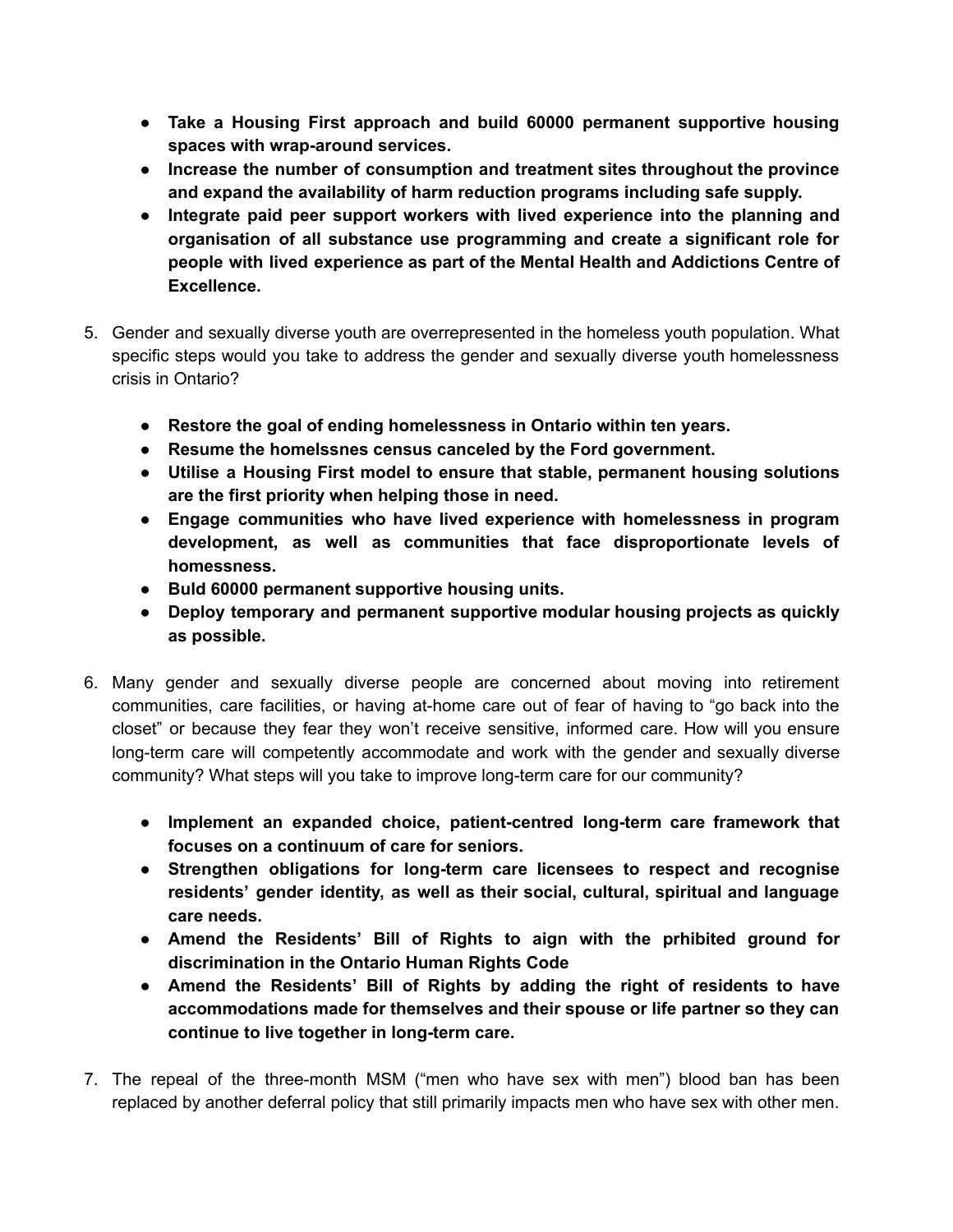The new deferral policy ignores advancements in HIV diagnosis, treatment, and prevention, while also disqualifying some straight donors. What steps will you take to make blood donation fairer and based on science instead of stereotypes?

**The Green Party bases policy on science & evidence. Our bias is objective truth. We will not allow discrimination to dictate our policy, which reflects the best available scienctific consensus.**

8. Do you intend on increasing support to HIV/AIDS organizations in Ontario or access to healthcare? If so, what will you do to increase support or accessibility?

**The Green Party may not directly support HIV/AIDS NGOs, but our healthcare plan includes a proposed task force to address the adverse effects of racism, homophobia & transphobia.**

**We will also increase core funding for community-based supports for underserved communities, provide cultural responsiveness training rooted in equity & anti-racism, and mandate the collection of meaningful socio-demographic & race-based data to correct inequities, because you cannot correct what you do not see.**

9. What steps will you take to end invasive, and medically unnecessary operations on Intersex children?

**The Greens intend to ban and condemn medically unnecessary surgeries on intersex children and conversion therapy.**

10. In today's world, reproductive healthcare, such as abortion rights is being called into question. What will you do to ensure Ontarians have access to abortion services, birth control, and contraceptives?

**Make reproductive health accessible. Expand the number of and fully fund womens' clinics and abortion clinics in Ontario.**

11. Gender and sexually diverse people are less likely to be hired or secure stable employment, and experience wage disparity in comparison to their cisgender (non-trans) and heterosexual peers. What initiatives do you believe the Government can develop or support to reduce the rate of unemployment and underemployment in the gender and sexually diverse community?

**Equality under the law is a right in Ontario, but it is a constant struggle to achieve. Greens will increase the minimum wage, legislate 10 paid sick days, ban 'sick note' requirements, improve employee bargaining rights, provide equal access to employment rights and benefits (EI, CPP, WSIB) regardless of employment status (part-time, temp & gig workers)**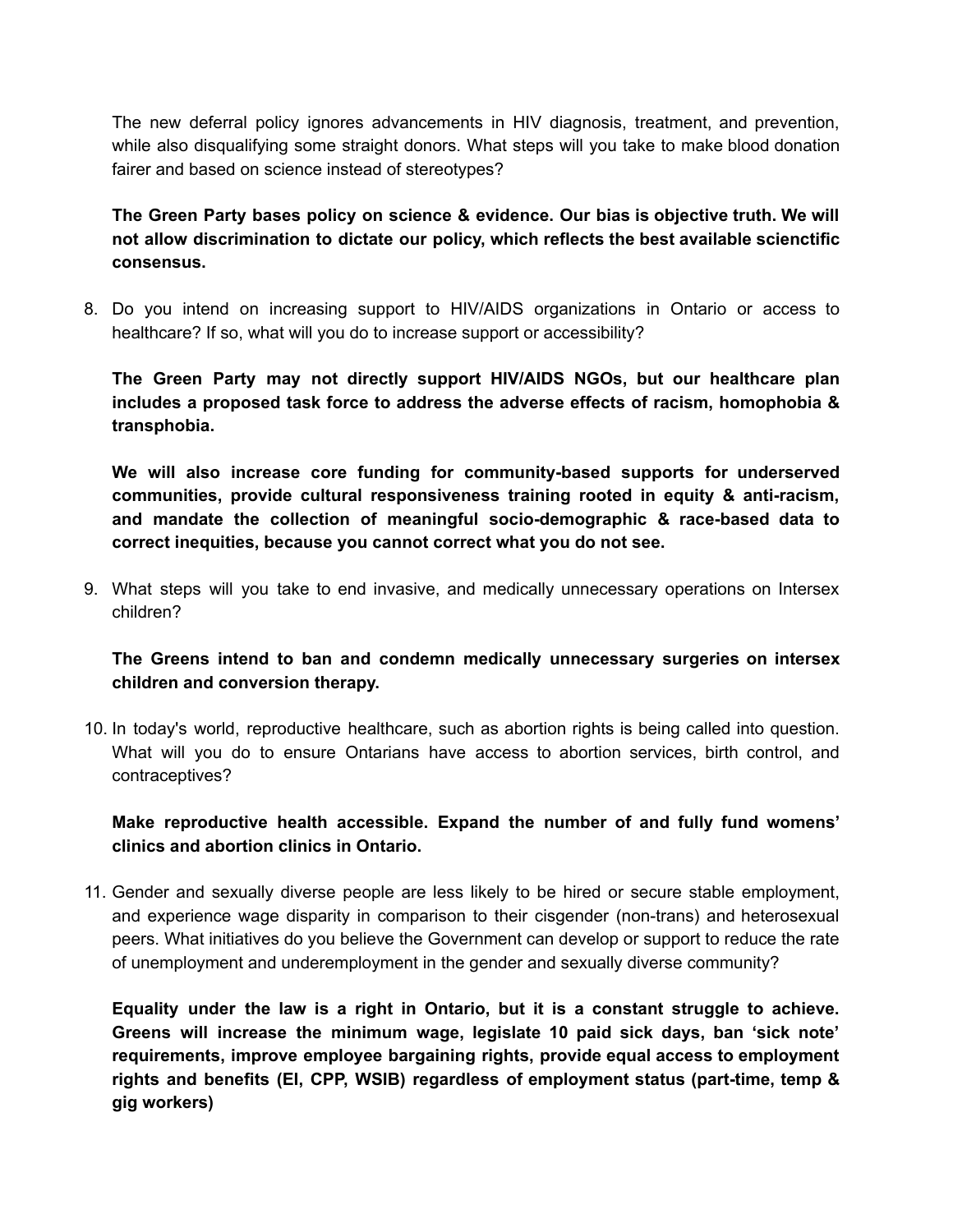# **Additionally, Greens will end poverty with a Basic Income that will be easily accessed and universal.**

12. Organizations working with or for the gender and sexually diverse community struggle to gain or maintain long-term, sustainable funding. How will you support organizations, specifically ones that provide important health and social services and ones that work in arts, culture, and heritage?

# **The Green plan includes an increase in core funding for community-based, grassroots mental and physical health supports in racialized, newcomer, and other communities that have traditionally been underserved.**

- 13. The principles of Truth and Reconciliation are important to address the impact of colonialism on Two-Spirit/gender and sexually diverse Indigenous peoples. What does your plan for Truth and Reconciliation look like? Will you implement the Calls to Action that are relevant to the Province of Ontario?
	- **● Work in partnership with Indigenous communities to implement UNDRIP and land back (including land stewardship, fair revenue sharing, and recognition of Indigenous governance and knowledge systems)**
	- **● Enshrine free, prior, & informed consent in all government decision-making**
	- **● Work with the federal government to address the legacy of colonialism and residential schools through implementation of the recommendations of the TRCR**
	- **● Fix the healthcare gap by addressing systemic issues that result in disparities in health outcomes for Indigenous and non-Indigenous communities. This will have built-in accountability through annual progress reports on suicide, mental health, chronic illness, and equitable access.**
	- **● An Indigenous-led housing strategy that funds 22,000 Indigenous-owned & operated permanent homes.**
	- **● Support community rights to a healthy environment by cleaning up mercury contamination in Grassy Narrows, funding a FN Water Authority, and providing \$1 billion for Indigenous Protected & Conserved Areas in so-called Ontario**
- 14. The rights of sex workers are important to the gender and sexually diverse community, with our community being well represented within the workforce. What will you do to help end the criminalization of sex work in Ontario, ensuring full labour rights and protections?

**There is no mention of sex work in particular, but Greens will increase the minimum wage, legislate 10 paid sick days, ban 'sick note' requirements, improve employee bargaining rights, provide equal access to employment rights and benefits (EI, CPP, WSIB) regardless of employment status (part-time, temp & gig workers)**